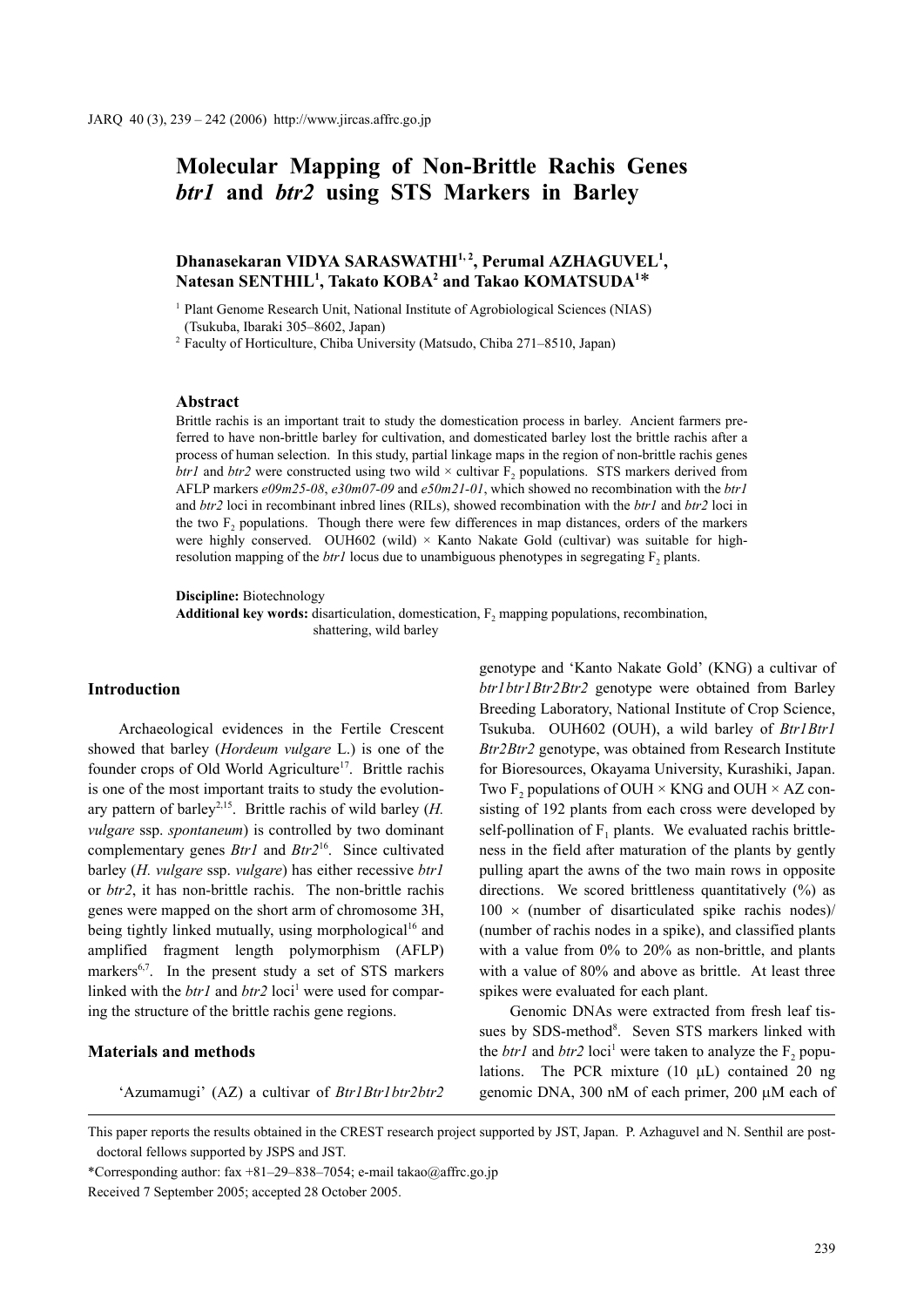D. V. Saraswathi et al.

dATP, dCTP, dGTP and dTTP, 25 mM TAPS (Ntris(hydroxymethyl)methyl-3-amino-propanesulphonic acid, pH 9.3), 50 mM KCl, 1 mM 2-mercaptoethanol, 1.5 mM to 4.0 mM  $MgCl<sub>2</sub>$ , and 0.25U ExTaq DNA polymerase (Takara, Tokyo). Amplification was done in GeneAmp PCR System 9700 (ABI, Tokyo). The standard PCR condition was denaturing at 94°C for 5 min followed by 30 cycles of denaturing at  $94^{\circ}$ C for 30 s, annealing at  $56^{\circ}$ C to  $63^{\circ}$ C (depending on primers) for 30 s and extension at 72°C for 30 s, followed by final incubation at 72°C for 7 min. Amplified DNAs, after the treatment with restriction enzymes if necessary<sup>8</sup>, were separated in a 1.8% (w/v) agarose (Iwai Kagaku, Tokyo) or, for the separation of fragments less than 60 bp, 3% or 4% (w/v) Metaphor agarose (Cambrex, Rockland, USA).

Linkage maps were constructed using the program MAPMAKER  $3.0^{10,11}$ . Kosambi's mapping function was applied to estimate map distance<sup>9</sup>.

# **Results**

Segregation ratio of  $F<sub>2</sub>$  plants for brittle verses nonbrittle rachis was  $3:1$  in both  $F<sub>2</sub>$  populations (154) brittle:38 non-brittle in OUH × KNG; 139 brittle:36 nonbrittle in OUH  $\times$  AZ) as shown by chi-square tests (Table 1). Segregation of  $F<sub>2</sub>$  plants for all the STS markers fit to the expected  $3:1$  (dominant) or  $1:2:1$  (co-dominant) as analyzed by chi-square test (Table 1). Since 17 plants in OUH  $\times$  AZ showed intermediate values, they were excluded from the analysis.

Orders of the gene and STSs were highly conserved between populations. In the linkage analysis, *e09m25- 08STS* and *e50m21-01STS* were separated from the *btr1* locus using OUH  $\times$  KNG F<sub>2</sub> population, and *e30m07*-

*09STS* and *e50m21-01STS* were separated from the *btr2* locus using OUH  $\times$  AZ F<sub>2</sub> populations, respectively (Fig. 1, left and right). The three markers did not recombine with the *btr1* and *btr2* loci in the map of  $AZ \times KNG$  $RILs<sup>7</sup>$  (shown in Fig. 1, center). The distance between *e05m15-09STS* and *e50m21-01STS* was 1.0 cM in the RILs of  $AZ \times KNG$  and 1.3 cM in the OUH  $\times KNG$  F<sub>2</sub> population, whereas the distance was increased to 3.1 cM in the OUH  $\times$  AZ F<sub>2</sub> population. The *e50m21-01STS* was proximal to the *btr1* and *btr2* loci with a distance of 0.52 cM to 1.04 cM (Fig. 1). There were 4 STS markers clustering distal to *btr1* in OUH × KNG, but *e09m25-08STS* is most closely linked to the *btr1* locus as shown in the AZ × KNG RIL map. The *e30m07-09STS* was distal to the  $btr2$  locus in OUH  $\times$  AZ.

#### **Discussion**

STS markers have many advantages: robustness, cost-effectiveness, and easiness in handling. In this study using STS markers efficiently dissected the recombination break points of the *btr1* and *btr2* loci. The *e09m25- 08*, *e30m07-09* and *e50m21-01* showed no recombination with *btr1* and *btr2* in RILs of  $AZ \times KNG$  map<sup>7</sup> but they were separated from *btr1* and *btr2* in these two F<sub>2</sub> maps.

From this comparative mapping, we confirmed a conservation of marker order across different cross combinations. There was no evidence of chromosomal rearrangement immediately at the *btr1* and *btr2* loci. There are reports about strongly suppressed recombination in wild x cultivar crosses of barley<sup>4,5</sup> whereas an increased recombination rate was noticed in OUH  $\times$  AZ in this study. Variable recombination ratio was also observed in cultivar  $\times$  cultivar crosses in barley<sup>14</sup>. Recombination

| F <sub>2</sub> Population | Non-brittle rachis genes<br>and STSs (enzymes) | Observed          |             |         |                            |    | Expected | $\chi^2$ | Probability   |
|---------------------------|------------------------------------------------|-------------------|-------------|---------|----------------------------|----|----------|----------|---------------|
|                           |                                                | <b>OUH</b>        | OUH or $F1$ | $F_{1}$ | Cultivar or $F_1$ Cultivar |    |          |          |               |
| $OUH602 \times KNG$       | e05m15-09STS                                   |                   | 151         |         |                            | 41 | 3:1      | 1.36     | $0.20 - 0.30$ |
|                           | e40m19-08STS (Dra I)                           | 57                |             | 94      |                            | 41 | 1:2:1    | 2.75     | $0.20 - 0.30$ |
|                           | e23m23-07STS $(Acc \text{ II})$                | 57                |             | 94      |                            | 41 | 1:2:1    | 2.75     | $0.20 - 0.30$ |
|                           | e09m25-08STS                                   | 57                |             |         | 132                        | -  | 1:3      | 1.56     | $0.20 - 0.30$ |
|                           | btr1                                           | -                 | 154         |         |                            | 38 | 3:1      | 2.77     | $0.05 - 0.10$ |
|                           | e50m21-01STS (Ava II)                          | 56                |             | 94      |                            | 40 | 1:2:1    | 2.71     | $0.20 - 0.30$ |
|                           | e39m23-11STS                                   | 57                |             |         | 135                        | -  | 1:3      | 1.13     | $0.20 - 0.30$ |
| OUH $602 \times AZ$       | e05m15-09STS $(Apa I)$                         | 46                |             | 87      |                            | 52 | 1:2:1    | 1.26     | $0.50 - 0.70$ |
|                           | e23m23-07STS                                   | -                 | 145         |         |                            | 46 | 3:1      | 0.03     | $0.80 - 0.90$ |
|                           | e30m07-09STS                                   | 57                |             |         | 132                        |    | 1:3      | 2.69     | $0.10 - 0.20$ |
|                           | btr2                                           | $\qquad \qquad -$ | 139         | -       | -                          | 36 | 3:1      | 1.83     | $0.10 - 0.20$ |
|                           | e50m21-01STS $(Alu)$                           | 48                |             | 85      |                            | 57 | 1:2:1    | 2.95     | $0.20 - 0.30$ |

Table 1. Segregation for rachis brittleness and STS markers in F<sub>2</sub> populations of wild × cultivated barley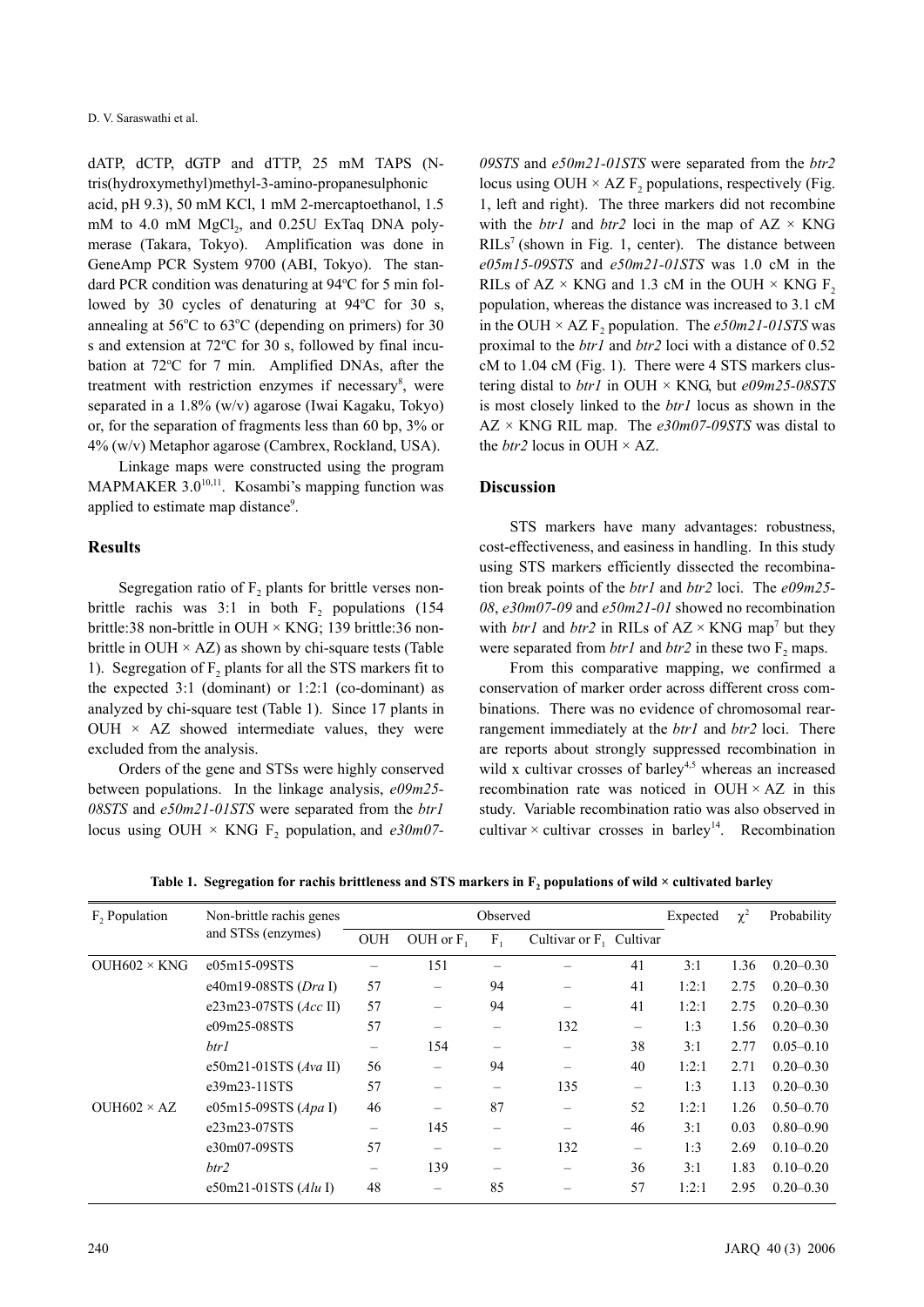

OUH  $\times$  AZ F<sub>2</sub> population in comparison with AZ  $\times$  KNG RILs map<sup>7</sup> The maps show a part of the short arm of chromosome 3H. Map distances in centi-Morgan (cM).

rate is region-specific in the genome and not only based on the relatedness of parents. Another reason for the slight increase of recombination rates in the two  $F<sub>2</sub>$  populations may be due to the population size.

The STS markers flanking the *btr1* and *btr2* loci are valuable for high-resolution mapping of the genes, which is crucial for map-based cloning of the non-brittle rachis genes in barley. OUH  $\times$  KNG is suitable for the highresolution mapping, as in this combination it is possible to score brittle and non-brittle spike without ambiguity, however, in OUH  $\times$  AZ, variation of brittleness was rather quantitative and some  $F<sub>2</sub>$  plants were not able to be categorized to either brittle or non-brittle type. A possible explanation is an involvement of modifier genes of  $AZ^7$ . Map-based isolation of genes highly depends on the development of closely linked markers. Development of new markers of the *btr1* locus can be greatly facilitated by synteny between barley chromosome 3H and rice chromosome 13,12,13.

# **References**

- 1. Azhaguvel, P. et al. (2003) A comparative high-resolution mapping of non-brittle rachis genes in barley. *Breed. Res*., **5** (suppl. 2), 101.
- 2. Bothmer, Rv. & Jacobsen, N. (1985) Origin, taxonomy, and related species. *In* Barley-ASA agronomy monograph, ed. Rasmusson, D., American Society of Agronomy, Crop Science Society of America, Soil Science Society of America, Madison, **26**, 19–56.
- 3. Gale, M. D. & Devos, K. M. (1998) Comparative genetics in the grasses*. Proc. Natl. Acad. Sci. USA*, **95**, 1971– 1974.